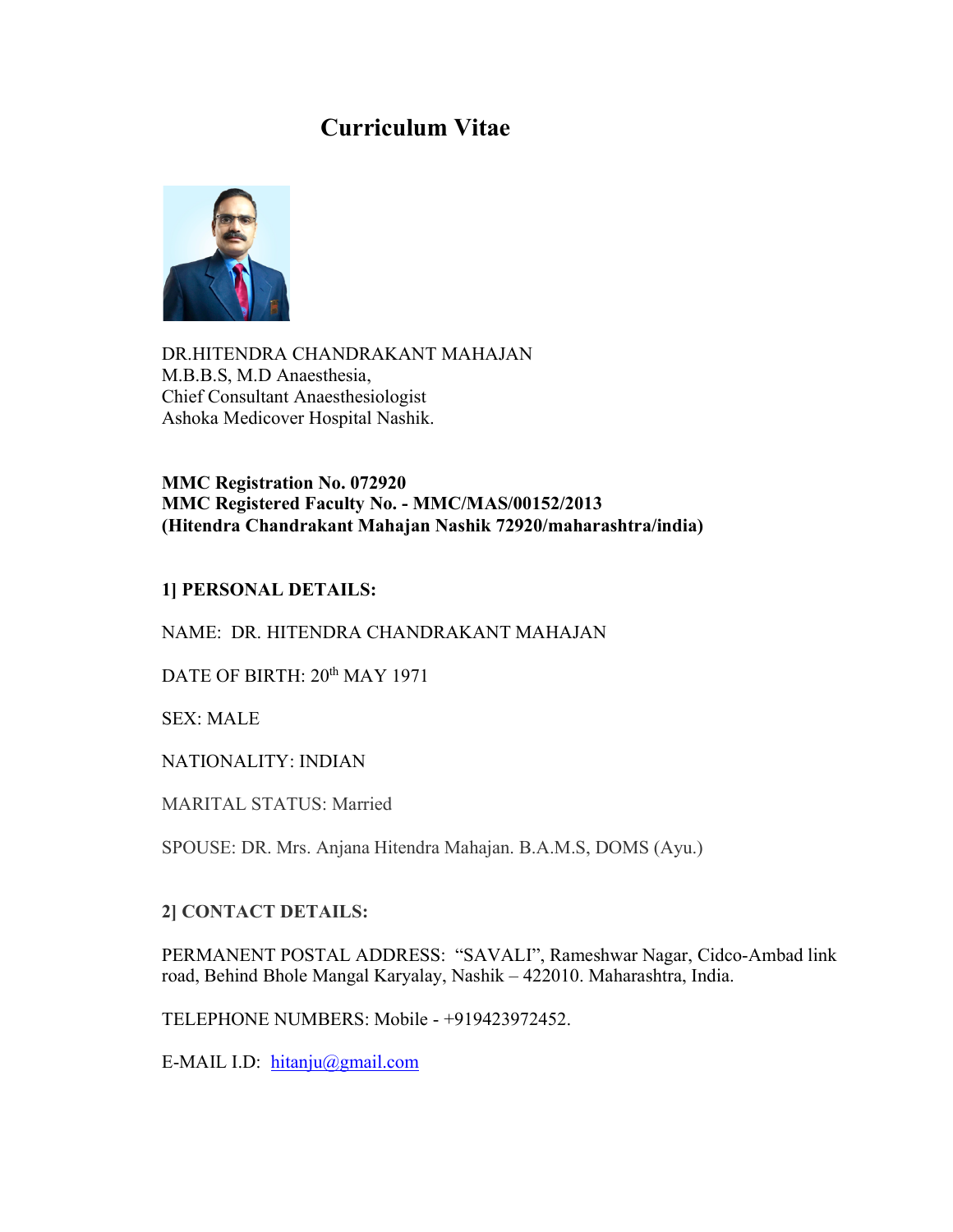## **3] QUALIFICATION DETAILS:**

| <b>DATES</b>                                                        | <b>QUALIFICATION</b>                                                  | <b>PLACE</b><br><b>OF TRAINING</b>                                                                                                         | <b>RESULT</b>                       |
|---------------------------------------------------------------------|-----------------------------------------------------------------------|--------------------------------------------------------------------------------------------------------------------------------------------|-------------------------------------|
| October<br>1992,<br>Conferred<br>25 <sup>th</sup> February<br>1995. | M.B.B.S.                                                              | <b>B</b> J Medical<br>Collect&<br><b>Sassoon General</b><br>Hospitals, Pune<br>University Of Pune,<br>Pune-411001.<br>Maharashtra, (India) | <b>PASS-FIRST</b><br><b>ATTEMPT</b> |
| December 1996,<br>Conferred<br>23 <sup>rd</sup> December<br>1997.   | M.D<br>(Anesthesia)                                                   | D <sub>0</sub>                                                                                                                             | <b>PASS-FIRST</b><br><b>ATTEMPT</b> |
| 25-July-2021                                                        | <b>BLS &amp; ACLS</b><br>Cardiac<br>Advance<br>Life Support<br>Course | American Heart<br>Association,<br>Lifesupporters<br>Medical Academy<br>Mumbai.                                                             | <b>PASS-FIRST</b><br><b>ATTEMPT</b> |

IRC - Trained Instructor of Indian Resuscitation Council for conducting CPR Courses.

Certified Trainer of LIFEBOX international organization for propagating Safe Anaesthesai and WHO safety Checklist.

## **4] RESEARCH PROJECTS AND CASE REPORT PUBLICATIONS / PRESENTATIONS:**

1. The Removal of LMA in Paediatric Patients - Deep Vs. Awake. 12<sup>th</sup> National Conference, Research Society of Anaesthesiology & Clinical Pharmacology -AFMC, PUNE -16th to 18th October 1997.

2. Bier's Block - Comparison of Standard and Re-Exsanguinations Technique -- 12<sup>th</sup> National Conference, Research Society of Anesthesiology & Clinical Pharmacology - AFMC, PUNE -16th to18th October 1997.

3. Comparison of Mallampatti and Wilson's Classification -XXIV Annual Conference of Research Society of B.J.Medical College and Sassoon Hospital, Pune --7th -8th October 1997-- **2nd prize**.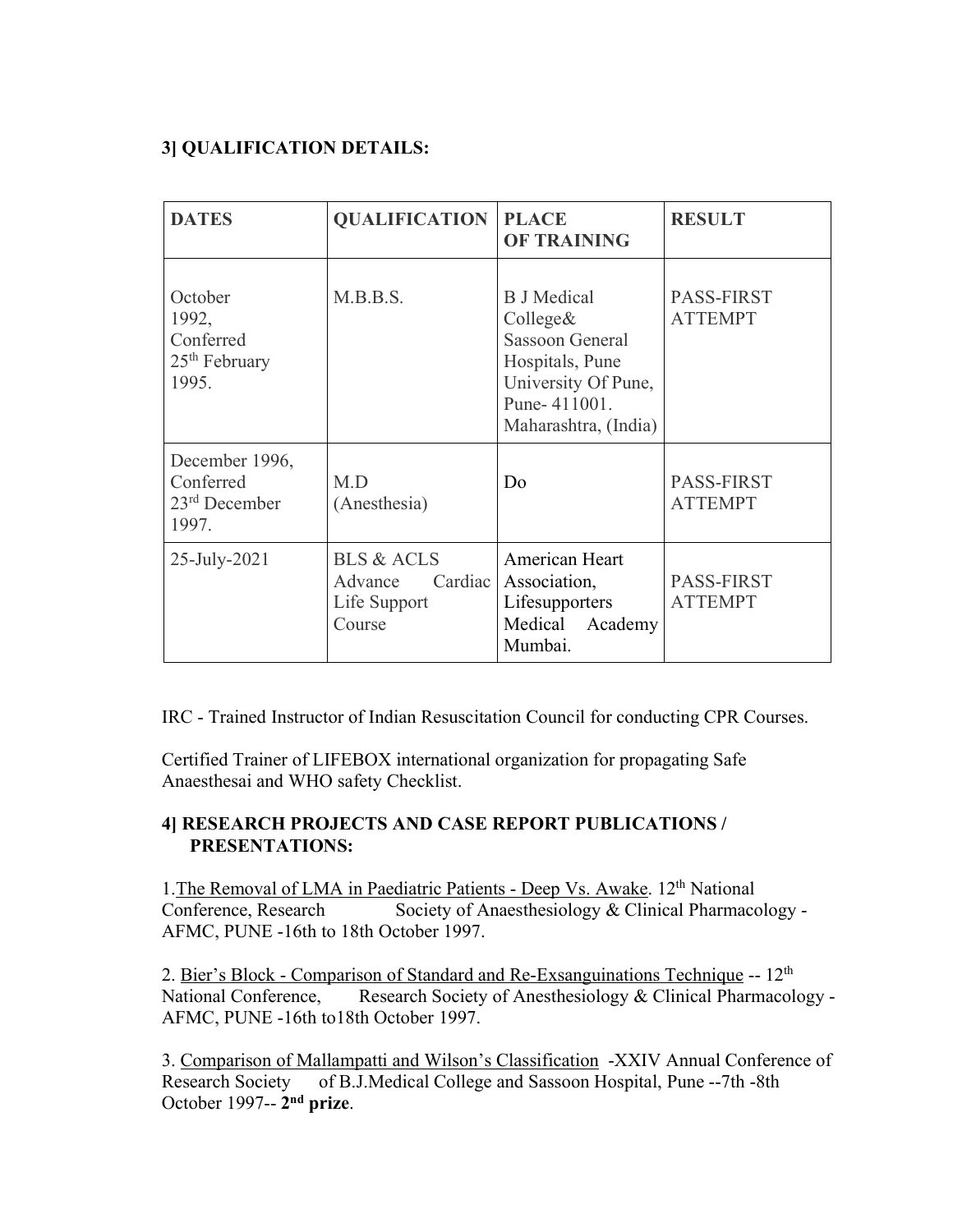4. Role of LMA in Difficult and Failed Intubation -- XXIV Annual Conference of Research Society of

B.J. Medical College and Sassoon Hospital, Pune –7th -8th October 1997-- **2nd prize**.

5. Thyroidectomy under Cervical Epidural Block -- A case report -- 45<sup>th</sup> Annual Conference, Indian Society of Anesthetists – 27th to 30th December 1997, New Delhi. Received "**Fresenius Fellowship Award**"

6. Bilateral Below Knee Re-Implantation of Legs in a 3 years old baby under Caudal Epidural Anaesthesia a Case Report--Presented at Indian Society of Anaesthesiologist 12th-Nov2005-NASHIK.

7. Abdominal field block as an adjuvant to General Anaesthesia in a patients of ASA Gr. IV / V-E for Exploratory Laparotomy- Experience of 25 cases. Presented at Indian Society of Anaesthesiologist on 9<sup>th</sup>-Feb-2008-NASHIK.

8). Dr. Ashok Bora Memorial Award – First Prize for Best free Paper in Private Practitioner Category – Making Impossible Spinal Possible by Sacral Foraminal Approach using C- Arm. At MISACON 2012 KOLHAPUR.

9). Dr. Laxmi Kamat Award for Best Essay "On Occupational and Professional Hazards for Anaesthesiologist" At State Conference of ISA, MISACON 2012 KOLHAPUR.

10) 'Dexmeditomidine as Sole Maintenance Drug for Awake Craniotomy' – Paper presented at 14TH National conference of Indian Society of Neuroanaesthesia and Critical Care – Feb. 2013 – Banaras Hindu University, VARANASI.

11) **International Presentation -** Presented 2 papers at "**World Congress of Anaesthesiologist's**" on 30th and 31st August 2016, Hong Kong, The International conference of World Federation of Anaesthesiologists.

a) Awake Craniotomies under Dexmeditomidine and Scalp Block

 b) Making Impossible Spinal possible by Sacral Foramina approach under C- Arm Guidance.

12) Modified Intravenous Regional Anaesthesia (Re-exsanguination before surgery). Published in MedPulse International Journal of Anesthesiology, Print ISSN:2579-0900, Online ISSN: 2636-4654, Volume 12, Issue 3, December 2019 pp 227-233.

13) Burnout among Healthcare Workers during COVID-19 Pandemic in India: Results of a Questionnaire based Survey. Original Research article. Indian Journal of Critical Care Medicine (2020):10.5005/jp-journals-10071-23518.

14) **International Poster Presentation -** Presented poster at "**17th World Congress of** Anaesthesiologist's" on 6<sup>th</sup> September 2021, Prague. The International conference of World Federation of Anaesthesiologists.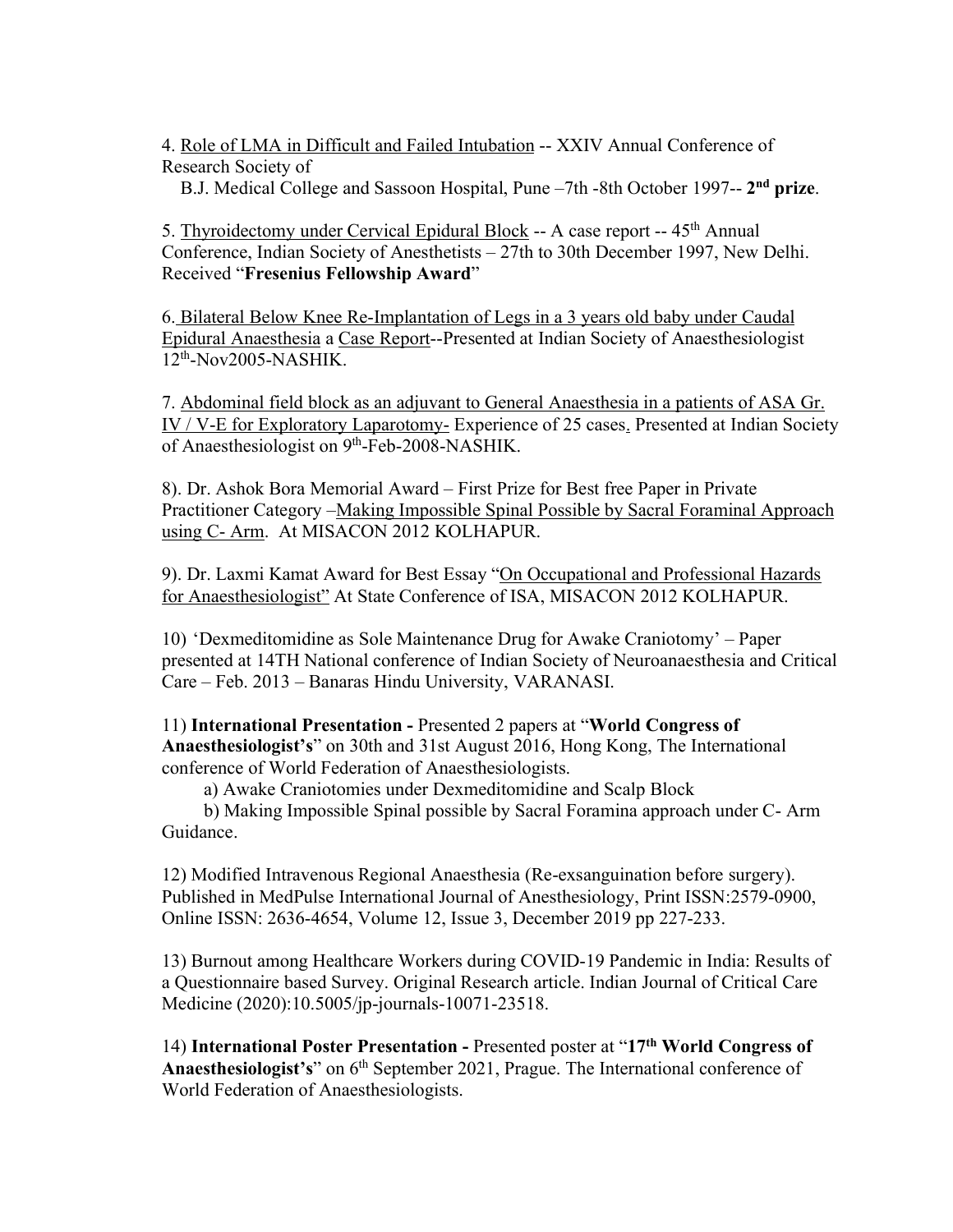Topic- Impact of "*Jeevansanjivani*: the compression-only life support (COLS)" workshop on the basic life support knowledge in laypeople and paramedical personnel aged 18-70 years of Maharashtra state

15) Acceptance of COVID-19 vaccination across India: How concerned are the health care workers? Original Research Article. International Journal of Pharmaceutical and Research 2022;14(1);462-470. www.ijpcr.com.

## **5] WORK EXPERIENCE:**

**From Dec 1996 to Jan 1998** – As a Lecturer – Department of Anesthesia, Sassoon General Hospital, Pune. Gained extensive experience in Neuro and Trauma Anaesthesia.

**From Feb 1998 to Mar 2008**– Practicing as a freelancing Consultant Anaesthesiologist in Nashik. As a freelance Consultant Anaesthesiologists from 1998, I have successfully given anaesthesia to more than 20000 cases of various specialties (Anaesthesia for Neuro / Trauma / Onco / Obstetrics and Gynecology / Laparoscopic / Thoracotomy / ENT and Laser Surgery) in all kinds of setup. Expert in handling difficult high-risk cases. Expert in Regional Anaesthesia. Can handle all the latest Equipment's and Gadgets.

**From Apr 2008 to Oct 2012 – Assistant Professor** at Department of Anaesthesiology, Dr. Vasantrao Pawar Medical College and Research Centre, Adgaon Nashik.

**From Nov 2012 to Sep 2018 – Associate Professor** at Department of Anaesthesiology, Dr. Vasantrao Pawar Medical College and Research Centre, Adgaon Nashik.

**From July 2018** – Chief Consultant Anaesthesiologists, Department of Anaesthesia, Ashoka Medicover Hospital, Nashik. This is 350 bedded new hospital started in Nashik and I played important role in establishing the department of Anaesthesia. Here I am heading the department of Anaesthesia with 8 state of the art modular Operation Rooms and 5 Junior Anaesthesia Consultant, and 3 Anaesthesia Technician under me. Since opening of the hospital my department handle 3000 cases of different variety including neurosurgical, trauma and renal transplant surgeries, till 31st Dec 2020.

#### **6] INVITED FACULTY AT VARIOUS CONFERENCES:**

Delivered more than 50 academic and non-academic talks on variety of topics at various national and international conferences.

#### 1). 'DEXMEDITOMIDINE- IDEAL ADJUVANT TO ANAESTHESIA, MY

EXPERIENCE' Lecture at Aurangabad, Ahmednagar, Dhule, Jalgaon, Pimpri Chinchwad, Nanded and Solapur ISA City Branches.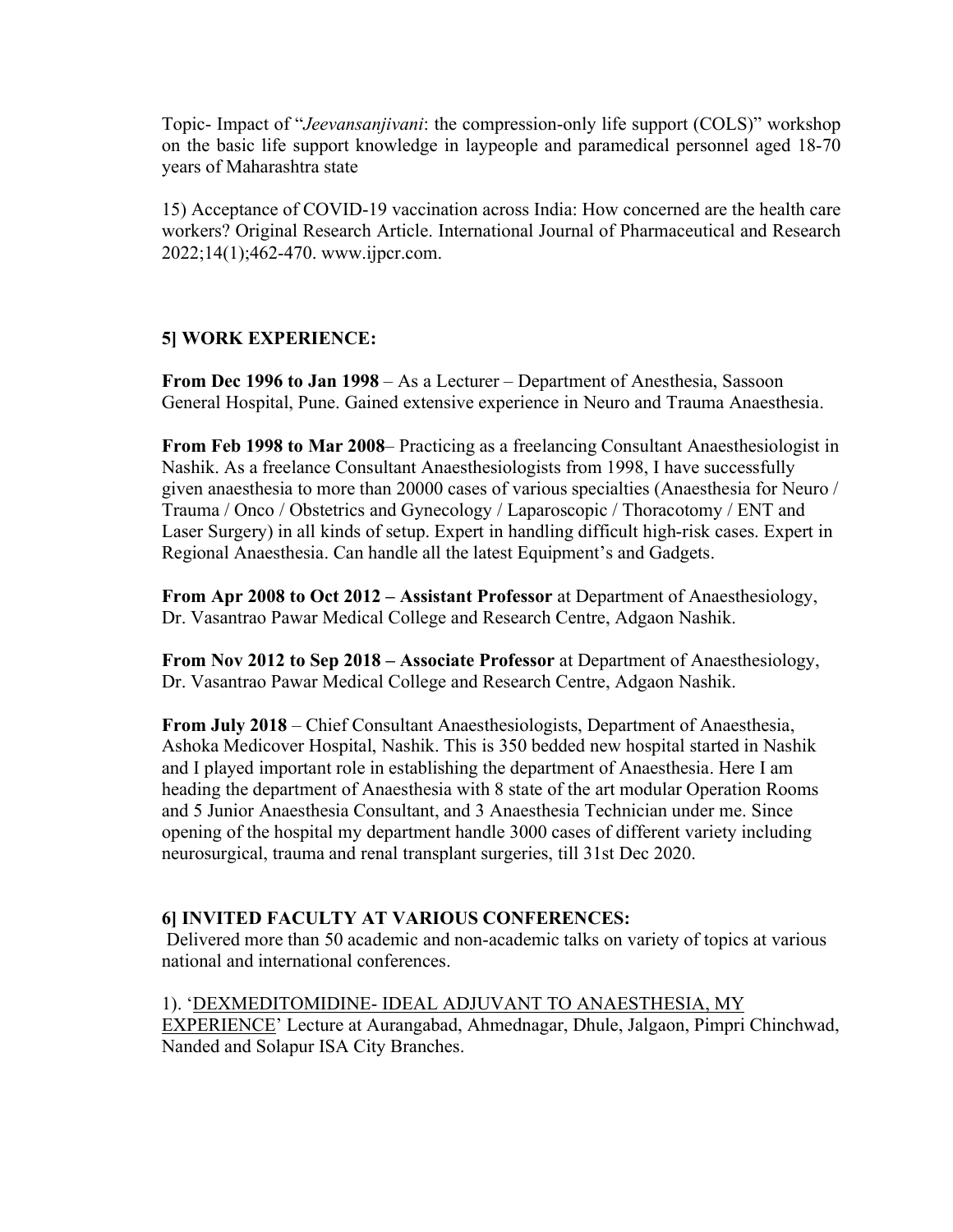2). 'PALENOCETRON – An Effective Anti-Emetic' Lecture at various ISA City Branches.

3) As Faculty at 3rd AORA National Conference at Pune., Topic- "Difficult Central Neural Blockade".

4) As Faculty at, National Sponsored ISA CME, organized by its city branch Parbhani. Topic- "Labor Analgesia".

5) As Faculty at World Anaesthesia Day Celebration Conference, 26-27 Oct 2013.Delivered talk on "Latest unusual non anaesthetic drugs, that Anaesthetist should know".

6) As Faculty at, first biennial CME of Maharashtra state Chapter, hoisted by ISA Nagpur city branch. 2013. Talked against in debate on 'Anesthesiologist as a peri-operative physician'.

7) As a faculty delivered talked on Salient features of Neuro Anaesthesia at CME ON NEURO ANAESTHESIA, organized by Department of Anaesthesia, Datta Meghe Medical College, Savangi, Wardha. 2014.

8) As Faculty at, MISACON 2014 organized by ISA Maharashtra State Chapter, and hoisted by ISA, Latur Delivered lecture on 'Role of Simulators in Anaesthesia Training'.

9) As a Faculty at ISACON 2015, Maysore, as a panelist in a discussion on "Difficult Intubation case scenario".

10) As a Faculty at World Anaesthesia Day Celebration Conference, ISA Mumbai. Delivered talked on "Profession and Passion for Anaesthesiologists".

11) As a Faculty at Dr. Suda Iyer Memorial CME, ISA Solapur. Topic – "Intra-Operative Hypertension -Evaluation and Management".

12) As a Faculty at ISACON 2015, ISA Jaipur, Topic – "Group Practice - Is this the Future".

13) As a Faculty at Ganga Refresher Course,19 June 2016. Ganga Hospital, Coimbatore. Topic – "Conquering your mind - The way I did it".

14) As a Faculty at ISACON Telangana on 29 July 2016. Topic – "Patients Satisfactionan outcome measure of Anaesthesia".

15) As a faculty at Pune Regional Anaesthesia Course (PRAC-2016), Pune, 20 August. Topic – "Novel Approach in a Difficult Spine".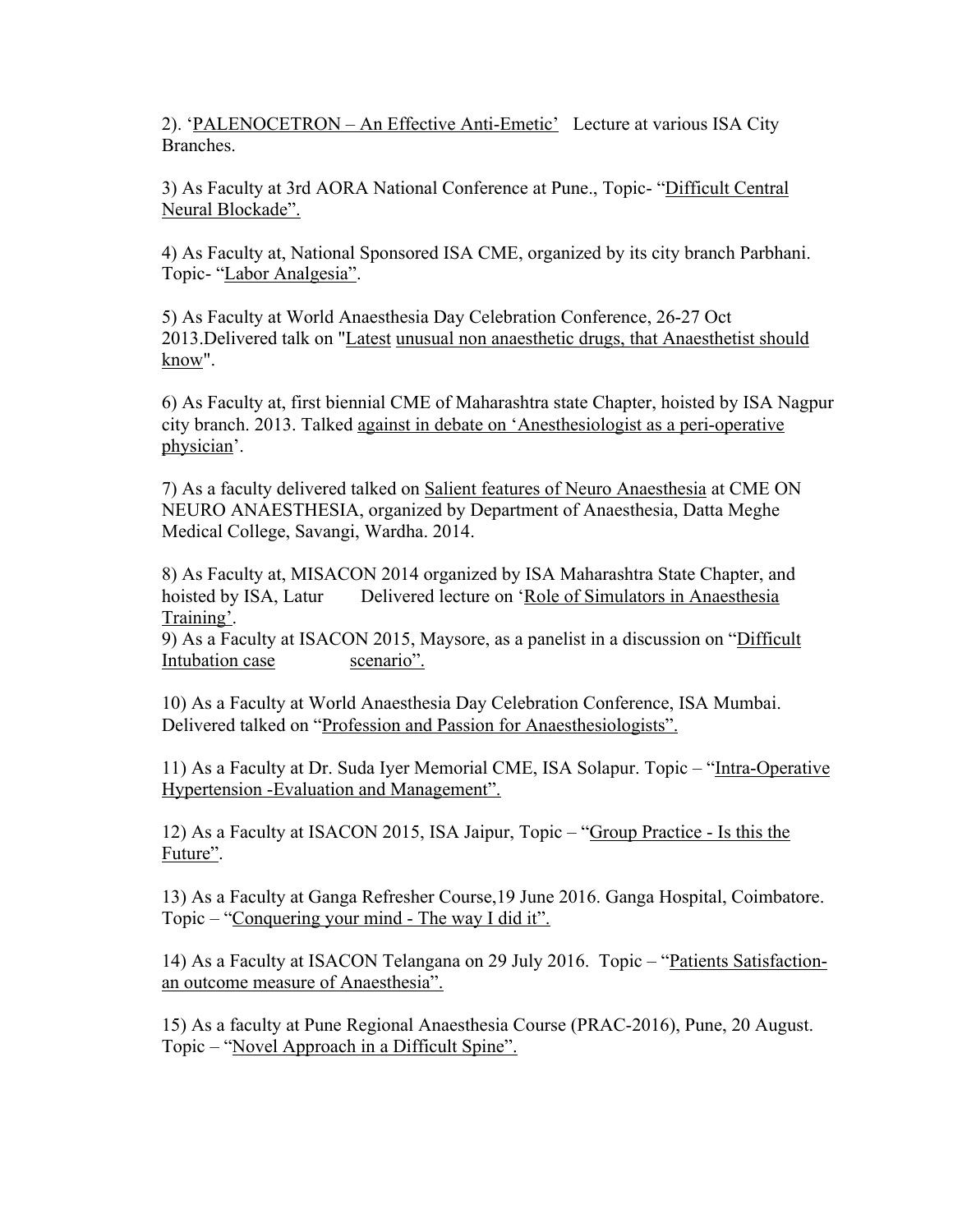16) As a faculty at PROACT conference Pune, 28 August 2016. Topic – "Debate on PCNL under GA vs Spinal".

17) As a faculty at ISA Satara branch on 17th September 2016, Topic- "Salient features of Neuro-Anaesthesia".

18) As a faculty at ISACON Gujarat and West Zone conference on 24 September 2016 at Bahvnagar. Topic – "Patient Satisfaction - an outcome measure of Anaesthesia.

19) As a faculty at ISACON 2017 Ludhiana national conference, Nov 2016. Topic – "Role of CVP as a guideline to decided fluid status- current concept".

20) As a faculty at CME by ISA Thane branch, 23 Jan 2017. Topic – "Creating Awareness about Safe Anesthesia".

21) As a faculty at CME by ISA Borivali, 29 Jan 2017. Topic – "Failed Spinal".

22) As a faculty at CME by ISA Nanded, May 2017. Topic – "Various Options in Failed Spinal Situation".

23) As a faculty at IMA Nipani, Karnataka. Topic – "Profession and Passion". 22 July 2017.

24) As a faculty at ISACON Telangana state conference, 29 July 2017. Topic – "Non Anesthetist Skill, Anesthesiologist should have".

25) As a faculty at National Sponsored CME by KIMS medical college and ISA Satara, 23 July 2017. Topic – "High Five - Regional Anesthesia publication affecting day today practice".

26) As a faculty at Dr Mrs. Sudha Iyer Memorial CME by ISA Solapur, 6 August 2017. Topic – "Pearls of Thoracic Anaesthesia".

27) As a faculty at ICRA - international pain conference Pune, 12 August 2017. Topic – "How I conquered RAAM and tackling acute pain in sporting injury".

28) As a faculty at MOCON- Maharashtra state conference of Ophthalmologists Pune, 16 Sep. 2017. Topic – "Balancing Profession and Passion".

29) As a faculty at National Sponsored CME of ISA by Pimpri Chinchwad branch on  $10<sup>th</sup>$ Sep. 2017. Topic – High Five in Regional Anaesthesia.

30) As a faculty at ISACON Maharashtra 2017, state conference by ISA Nanded on 7 Oct 2017. Topic – Extracurricular achievements by Anaesthesiologists and its importance.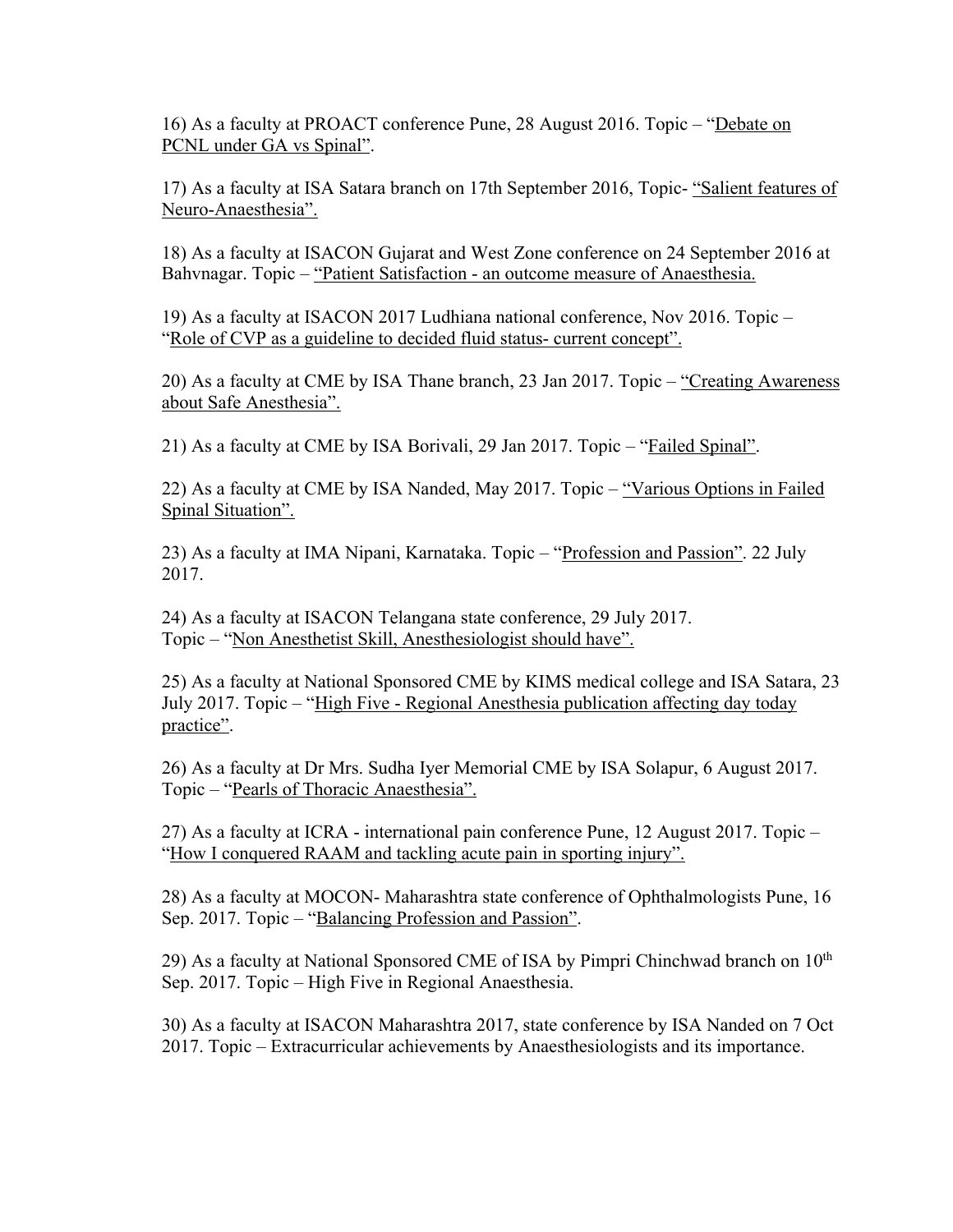31) As a faculty at Lifebox workshop arranged by, Lifebox international, at Nanded, on  $5<sup>th</sup>$ Oct 2017. Topic – Oxygen Delivery.

32) As a faculty at ISACON 2017- National conference of Indian Society of Anaesthesiologists, 28 Nov 2017, Kolkata. Topic – "Nitrous Oxide- where do we stand today".

33) As a faculty PGCON organized by ISA Borivali and Department of Anaesthesia, LTM College and Sion hospital Mumbai Topic- "Anaesthesia Practice - Vision 2020".

34) As a faculty at ISNACC 2018, National Conference of Indian Society of Neuroanaesthesiology and critical Care, at Mumbai on  $19<sup>th</sup>$  January 2018. Topic – Conquering your mind the way I did it.

35) As a faculty at ISA National Sponsored CME organized by ISA Mysore, on 20 May 2018. Topic – Communications Skills for Anaesthesiologists.

36) As a faculty in Ganga Anaesthesia Refresher Course (GARC) 2018, by Ganga Hospital Coimbatore on 28<sup>th</sup> July 2018. Topic – Passion should Rule the Mind.

37) As a faculty at ISACON Telengana 2018, Annual Telengana State Anaesthesiologist Conference, organized by ISA Nalgonda city branch on  $28^{TH}$  July 2018. Topic – Ethical and Legal Aspect of Anaesthesia.

39) As a faculty at PROACT – PUNECON, by ISA Pune branch on  $25<sup>th</sup>$  August 2018. Topic – Debate On Regional Anaesthesia for Lumbar Spine Surgery. Debated for the topic.

40) As a faculty at ISACON BIHAR JHARKHAND 2018, State conference of Anaesthesia by ISA Nalanda branch on 28<sup>th</sup> Oct 2018. Topic – Basics of Neuroanaesthesia.

41) As a Guest speaker at NIMHANS, National Institute of Mental Health and Neuro Sciences, Bangalore, on  $16<sup>th</sup>$  Nov 2018. Topic – Conquering your mind the way I did it – Journey from OT to Toughest cycling race of the world.

42) As a Guest speaker at Urology Pathology National Conference at Kokilaben Ambani Hospital Mumbai, on  $16<sup>th</sup>$  Nov 2018. Topic – Conquering your mind the way I did it – Journey from OT to Toughest cycling race of the world.

43) As a faculty at ISACON 2018, National conference of Anaesthesiologists by ISA, At Agra on  $28<sup>th</sup>$  Nov 2018. Topic – United we Stand – Divided we Fall.

44) As Guest lecture at TRINITY – An International Medical students conference of LT Medical College, Mumbai 0n  $16<sup>th</sup>$  Feb 2019. Topic – Importance of Passion in Life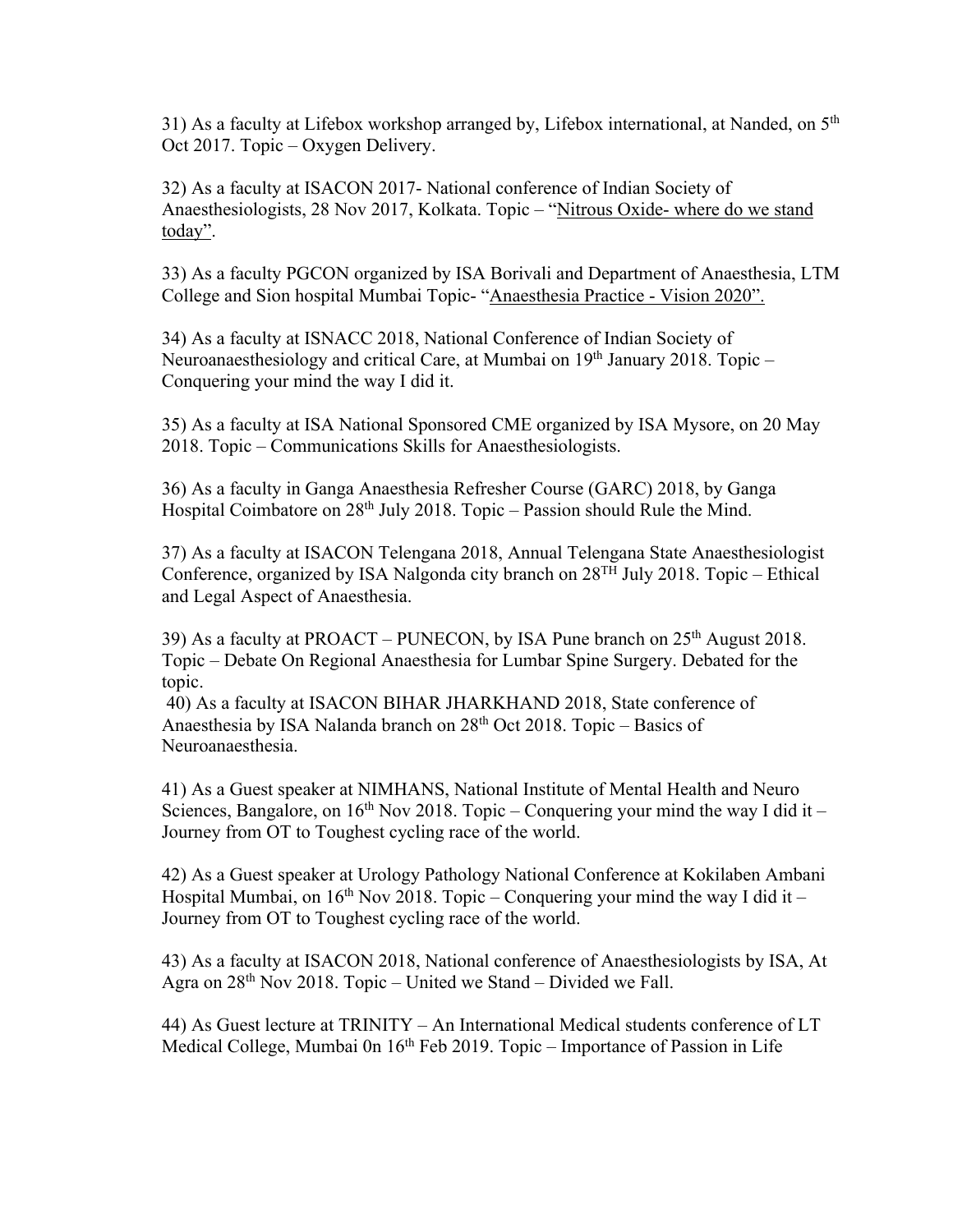45) Past President Oration at State Conference of Indian Society of Anaesthesiologists, Maharashtra State – ISACON Maharashtra 2019 on 20<sup>th</sup> Feb 2019. Topic – Life of An Anaesthesiologists.

46) As a Faculty at State Conference of Indian Society of Anaesthesiologists Gujarat State – ISACON Gujarat 2019, on 12<sup>th</sup> Oct 2019. Topic – Ethical and Legal Challenges of Anaesthesia Practice.

47) Dr. Mulay Oration by Indian Medical Association Solapur branch on 2d Dec 2019. Topic – Analgesia – Past Present Future.

48) As a faculty at 1<sup>st</sup> State level Yuva FOGSI conference by Association of Gynecologists and obstetricians, Jalgaon on 22<sup>nd</sup> Dec 2019. Topic – Medication Errors.

49) As a Faculty at Online National CME by Association of Obstetrician, Nasik- Topic – Anaesthesia for LSCS in Covid Positive Patient. Nov 2020.

## **7] LIFE MEMBERSHIP:**

- 1. I.M.A (Indian Medical Association).
- 2. M.M.C (Maharashtra Medical Council).
- 3. I.S.A (Indian Society of Anaesthesiologist).
- 4. I.S.C.C.M (Indian Society of Critical Care Medicine).
- 5. I.S.S.P (Indian Society for Study of Pain).
- 6. AORA (Association of Regional Anaesthesia of India).
- 7. ISNACC (Indian Society of Neuroanaesthesia and Critical Care).

## **8] SPECIAL INTEREST**:

- Anaesthesia for Transplant Surgery.
- Neuroanaesthesia
- Anaesthesia for Laparoscopic surgery
- Onco-Surgery Anaesthesia
- Regional anesthesia
- Trauma and Resuscitation
- Occupational Hazard.

## **9] ORGANISATIONAL RESPONSIBILITIES:**

Worked as a Honorable Secretary and President of Indian Society of Anaesthesiologist and Indian Medical Association on City and State level. Also worked as a organizing secretary of the state conference of Anaesthesia.

## **10] SOCIAL WORK AND RESPONSIBILITIES –**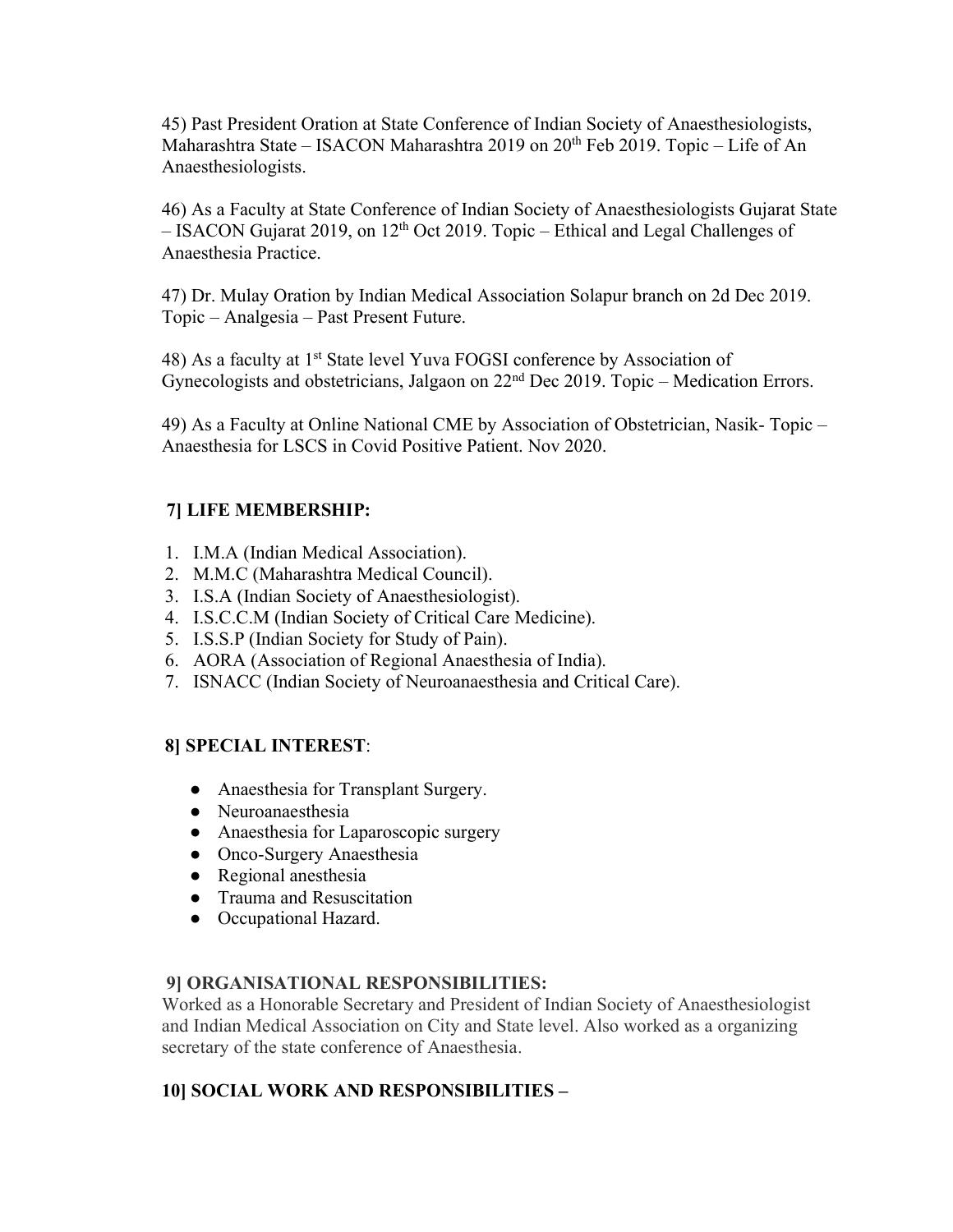**1) Mahajan Bandhu Foundation –** Running the trust for propagating endurance sports and through sports spreading social awareness about importance of "Follow the Rules and India will Rule".

**2) Nashik Runners and Nashik Cyclist –** I am founder member of Nashik Runners and Nashik Cyclist group. The purpose of these groups is to encourage all the professionals, especially doctors to take up either cycling or running for healthy lifestyle. This social moment has helped many professional colleagues to adapt healthy life style and achieve not only balance in profession and passion but also improve their work efficiency and reduced the stress.

Promoting cycling is also helping to save environment along with gaining health.

3) **LifeBox Internationational Organisation** - I am official trainer for the Lifebox international organisation which works for the creating awareness about Safe Anaesthesia – Safe Surgery. I regularly conduct "Pulse Oximeter and Hypoxia prevention workshop" and "SAFE OR" workshop on behalf of LifeBox organization.

#### **11] AWARDS -**

**1) Special Appreciation by Hon. Prime Minister Mr. Narendra Modi by mentioning in "Man ki baat" and by felicitating in person with National Appreciation Award at 7 Race course Office, Delhi.** 

**2) Goda Gourav Award -** Kusumagraj Prathishthan Nashik for Sport (cycling) Achievement.

3) **Late Dr. Gupte Award** - By Gupte Foundation Nashik, for Social Work.

**4) "Shiv Chatrapati Award", in Adventure Sports 2017/ 2018 -** Highest sport Award given by Maharashtra State Government.

**5) Presidents Appreciation Award by Indian Society of Anaesthesiologists in 2014 at ISACON 2014 Maduria.** 

**6) Proficiency Award by Indian Society of Anaesthesiologists in 2016 at ISACON 2016 Ludhiana.** 

**7) "IMA Diamond Jubilee IDPL Oration Award" 2017-18 in recognition of the services rendered for society and IMA on 27th Dec 2018 by Indian Medical Association, National Body.** 

#### **12] SPORTS AND EXTRACURRICULAR ACTIVITIES:**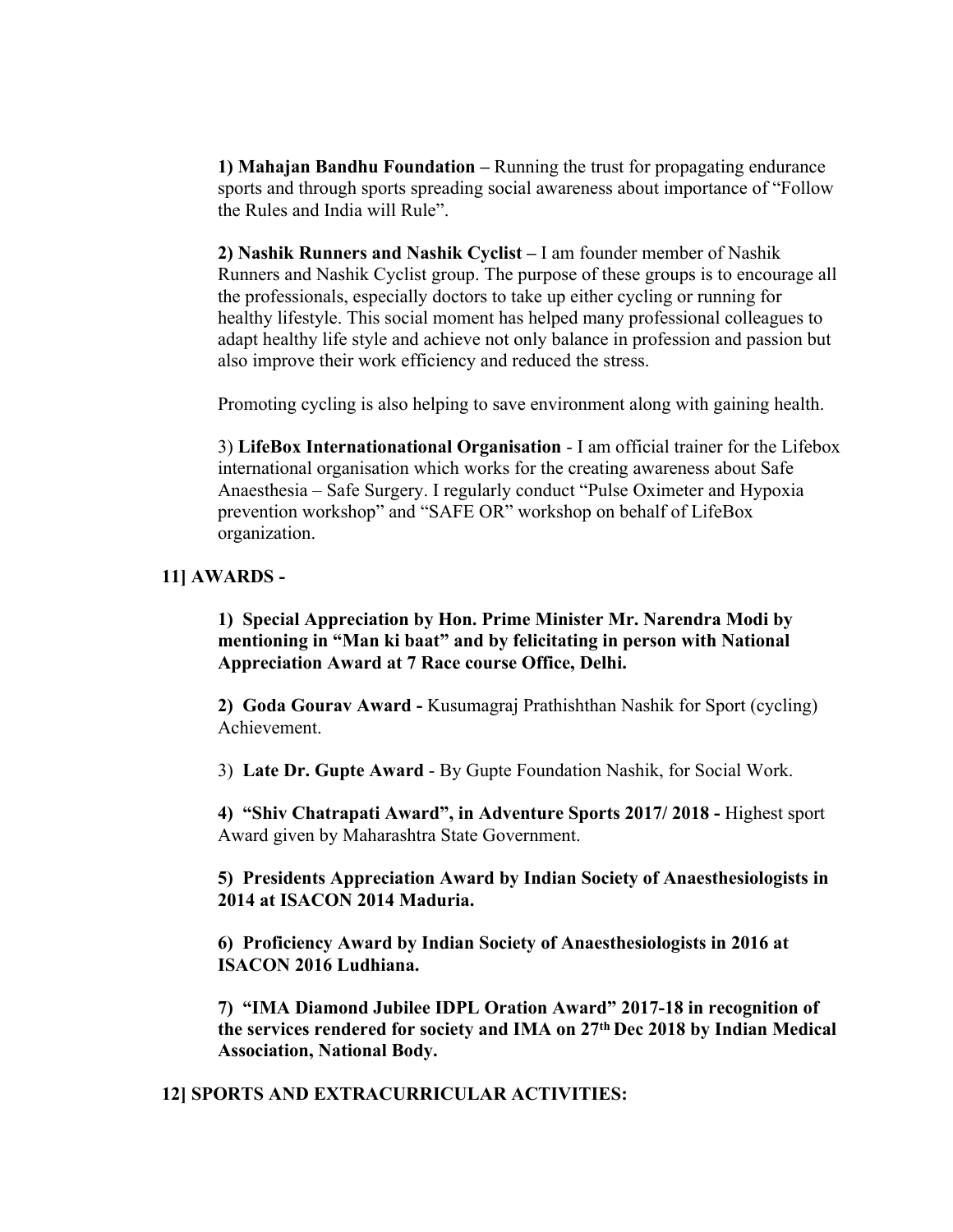**Basic Course in Mountaineering-** with "A" grade from Mr. Atal Bihari Institute of Mountaineering and Allied Sports, Manali, Himachal Pradesh

**Advance Course in Mountaineering-** with "A" grade from Nehru Institute of Mountaineering (NIM).

#### **A) Mountaineering--Expeditions** –

● Successfully Scaled Himalayan Expedition-

-Mt. Friendship Peak - 17553 feet. Himalaya.

-Mt.Draupadi ka danda - 19500 feet. Himalaya.

-Khalidikhal Pass - 20500 feet. Himalaya

● Deputy Leader of 1<sup>st</sup> All Doctors Himalayan Expedition - 1993-to Mt.Kedardome-22500 feet.

● Successfully scaled Mt. Stok Kangri - 20200 feet.at Leh Himalaya, under ISA flag to create Anaesthesia Awareness and propagate "Safe Anaesthesia Saves Lives".

**Mt. EVEREST 8848 Meters – Successfully scaled world's tallest Mountain Mt. Everest. I am Second doctor to climb Mt. Everest from India. It was under unique mission – "Sea to Sky". In this mission I cycled from Gateway of India Mumbai (Sea Level) till Kathmandu. From their trekked and climbed till the top/ summit of Mt. Everest (Sky Level). This mission was dedicated to create awareness about Compression only life support – CPR. On the way conducted 25 hands on training workshop for layman and distributed 25000 colour pamphlets in India and Nepal as a Social Responsibility. I could do this mission along with my younger brother Dr. Mahendra Mahajan which has created many records in its own.** 

#### **B) Rock Climbing –**

Baan Pinnacle - 900 feet, highest pinnacle in the Sahyadri Mountains. Dukes Nose pinnacle 800 feet

Tail- Bailya walls, 200 feet, 4 sides' edge climb.

**C) Marathon -** Running full and half marathon since 2007 at Mumbai / Pune / Satara ● 6 Full marathon Best Timing - International rank- 172—4 hr.06 min 06 sec-20 Jan- 2013. ● 8 Half marathon -Best timing 1 hour 42 min

**ULTRA MARATHON – Completed World's toughest and highest "Ladak Challenge" 73 km ultra-marathon across Khardungla Pass ( 18380 feet ) leh, Ladak in 10 hours 28 minutes** on 6th Sep 2018.

**D) Flying -** HOLDS GPL ( General Pilot ) LICENCE FOR SUPER BLANKNIC GLIDER ● Many hours of flying experience

**E) Rowing - Single scull solo row.** ROWING IN BARAPANI DAM FOR 6 HOURS NON STOP.